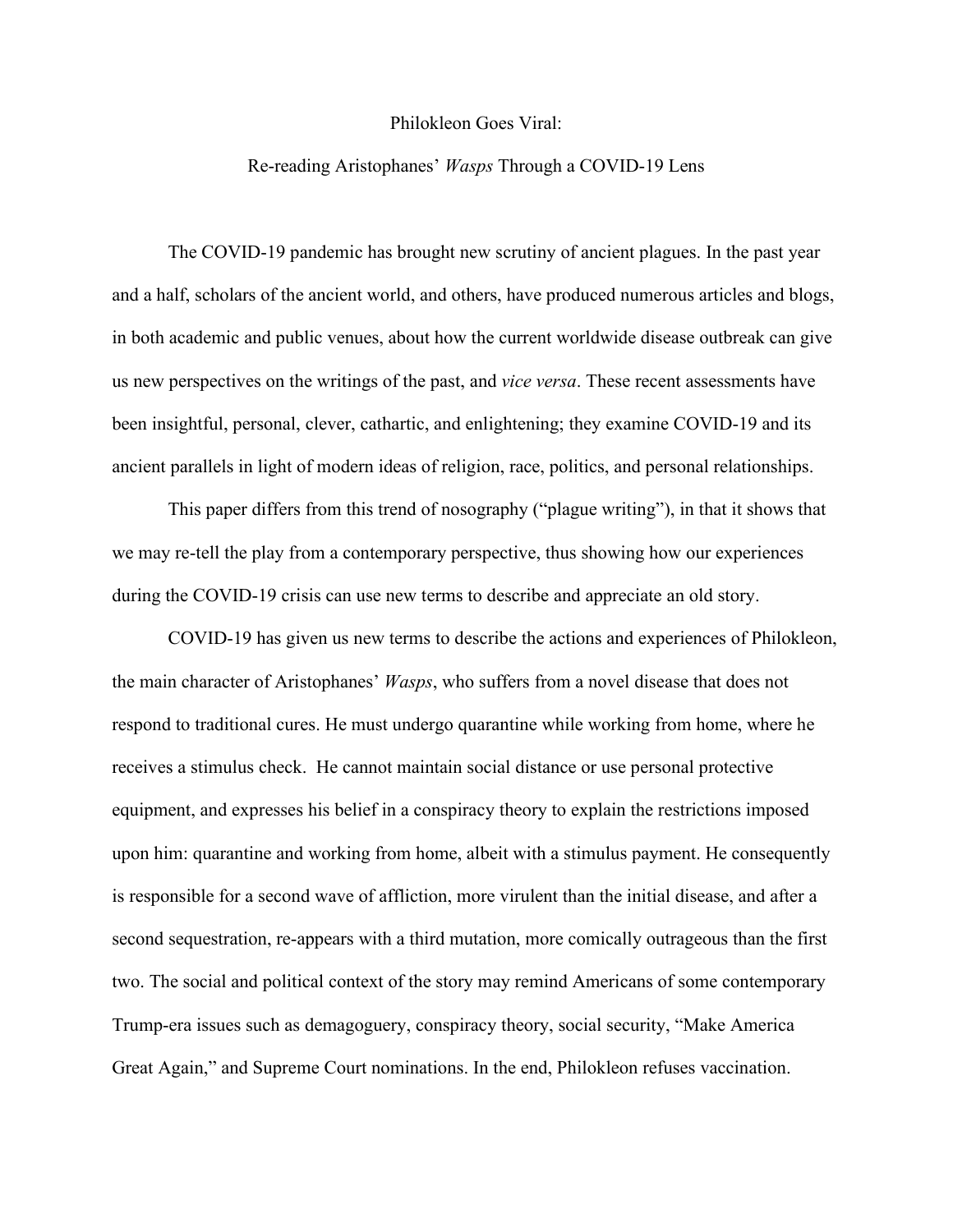The play portrays Philokleon's addiction to jury duty as a disease, *nosos,* the same word Thucydides uses for the plague at Athens. The point of both the dramatic and historical accounts of these (comic and real) diseases is that they are harmful, troublesome, insusceptible to therapy, and that they pose a danger to society... as does COVID-19.

The Trump campaign slogan "Make American Great Again" finds parallels in several passages in *Wasps* in which supporters of Kleon express a nostalgic longing for the "good old days" of the Athenian past, and decry the morality, politics, and tastes of the younger generation, which they consider to be taking society in the wrong direction. Philokloen would like to "Make Athens Great Again."

Like the first modern social distancing anti-COVID-19 measures, Bdelykleon's solution to his father Philokleon's pathological addiction to jury service is to keep him out of public life by imposing a home quarantine, allowing him to work from home, and thus keep himself and his community safe.

Numerous opponents of vaccination, social distancing and mask mandates have recourse to unfounded ideas that such measures are simply machinations meant to undermine freedom and to exercise control over the populace, under the guise of helping improve public health. It is of interest that the Chorus of Wasps in this play, in condemning Bdelykleon for keeping his father in quarantine, repeatedly accuses him of being part of a conspiracy against the state, when he is in fact looking out for his father's own good.

Instead of modern personal protection equipment like facemasks, the son has his own ideas about PPE to protect his irascible father. Bdelykleon thinks that if his father is well dressed, he can leave quarantine and safely interact with his peers, so he takes away the old man's ratty jacket and replaces it with a fine new cloak. He tries to teach his father how to behave properly.